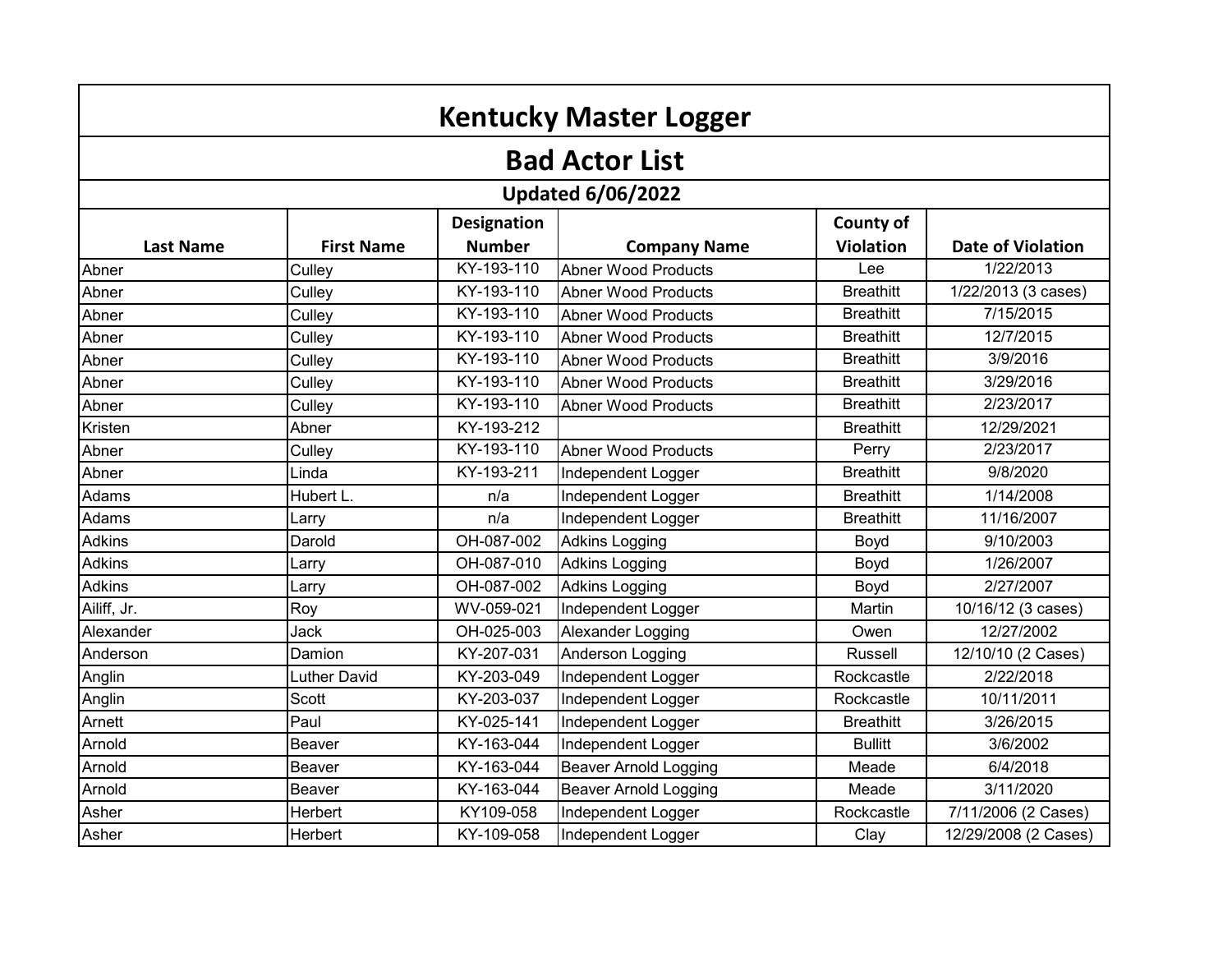| Asher       | Kelly                  | KY-109-045 | Independent Logger            | Lee        | 9/20/2006            |
|-------------|------------------------|------------|-------------------------------|------------|----------------------|
| Asher       | Kelly                  | KY-109-045 | Independent Logger            | Jackson    | 5/7/2009             |
| Asher       | Sam                    | KY-109-059 | Asher Logging                 | Clay       | 11/20/2006 (2 Cases) |
| Baker       | Ronnie G.              | KY-203-051 | Independent Logger            | Madison    | 1/31/2011            |
| Banks       | David                  | KY-133-061 | <b>Banks Logging</b>          | Perry      | 4/6/2011             |
| Bennett     | Terry                  | n/a        | Independent Logger            | Owsley     | 11/24/2010           |
| Bennett     | Tim                    | KY-143-008 | <b>Bennett Logging</b>        | Caldwell   | 8/10/2007            |
| Bennett     | Tim                    | KY-143-008 | <b>Bennett Logging</b>        | Crittenden | 8/10/2007            |
| Blackburn   | John                   | WV-099-009 | <b>Blackburn Logging</b>      | Martin     | 4/4/2002             |
| Blackburn   | Kelly                  | KY-159-017 | T & H Logging                 | Martin     | 1/26/2004 (2 Cases)  |
| Blackburn   | Kelly                  | KY-159-017 | T & H Logging                 | Martin     | 8/4/2004             |
| Blackburn   | Kelly                  | KY-159-017 | Independent Logger            | Martin     | 10/8/2010            |
| Blair       | Ricky                  | KY-133-062 | <b>Blair Logging</b>          | Perry      | 12/19/2003           |
| Blair       | Ricky                  | KY-133-062 | <b>Blair Logging</b>          | Knox       | 3/7/2005             |
| Blankenship | Emzie Roy              | KY-195-085 | <b>Blankenship Logging</b>    | Magoffin   | 6/25/2010 (2 Cases)  |
| <b>Bowe</b> | Charles                | KY-195-072 | L.B. Logging                  | Martin     | 1/14/2005            |
| <b>Bowe</b> | Charles                | KY-195-072 | L.B. Logging                  | Martin     | 3/12/2003            |
| <b>Bowe</b> | Mike                   | KY-195-063 | Mike Bowe Logging; MB Logging | Pike       | 8/22/2002 (2 Cases)  |
| <b>Bowe</b> | Mike                   | KY-195-063 | Mike Bowe Logging; MB Logging | Floyd      | 7/21/2003            |
| <b>Bowe</b> | Mike                   | KY-195-063 | <b>Bowe Logging</b>           | Johnson    | 5/27/2004            |
| <b>Bowe</b> | Mike                   | KY-195-063 | Mike Bowe Logging; MB Logging | Floyd      | 10/3/2002 (2 Cases)  |
| <b>Bowe</b> | Mike                   | KY-195-063 | Mike Bowe Logging; MB Logging | Floyd      | 7/21/2003 (2 Cases)  |
| Bowe        | Mike                   | KY-195-063 | <b>Bowe Logging</b>           | Floyd      | 6/30/2004 (2 Cases)  |
| <b>Bowe</b> | Mike, Jr.              | KY-071-057 | H & B Logging                 | Martin     | 2/10/2005            |
| <b>Bowe</b> | Mike, Jr.              | KY-071-057 | H & B Logging                 | Lawrence   | 4/11/2005            |
| <b>Bowe</b> | Mike, Jr.              | KY-071-057 | H & B Logging                 | Lawrence   | 4/11/2005            |
| <b>Bowe</b> | Mike, Jr.              | KY-071-057 | H & B Logging                 | Lawrence   | 6/30/2005            |
| Bowe        | Mike, Jr.              | KY-071-057 | H & B Logging                 | Martin     | 8/25/2005            |
| <b>Bowe</b> | Mike, Jr.              | KY-071-057 | H & B Logging                 | Martin     | 8/25/2005            |
| Bowe        | Mike, Jr.              | KY-071-057 | H & B Logging                 | Martin     | 9/29/2005            |
| Bowen       | Johnny                 | KY-127-107 | <b>JB Logging</b>             | Johnson    | 12/20/2012           |
| Bowen       | Johnny                 | KY-127-107 | <b>JB Logging</b>             | Johnson    | 4/18/2013            |
| Bowling     | Danny                  | KY-063-072 | Independent Logger            | Elliott    | 12/4/2012            |
| Bowling     | <b>Howard Franklin</b> | KY-051-001 | Triple B Logging              | Clay       | 5/26/2010            |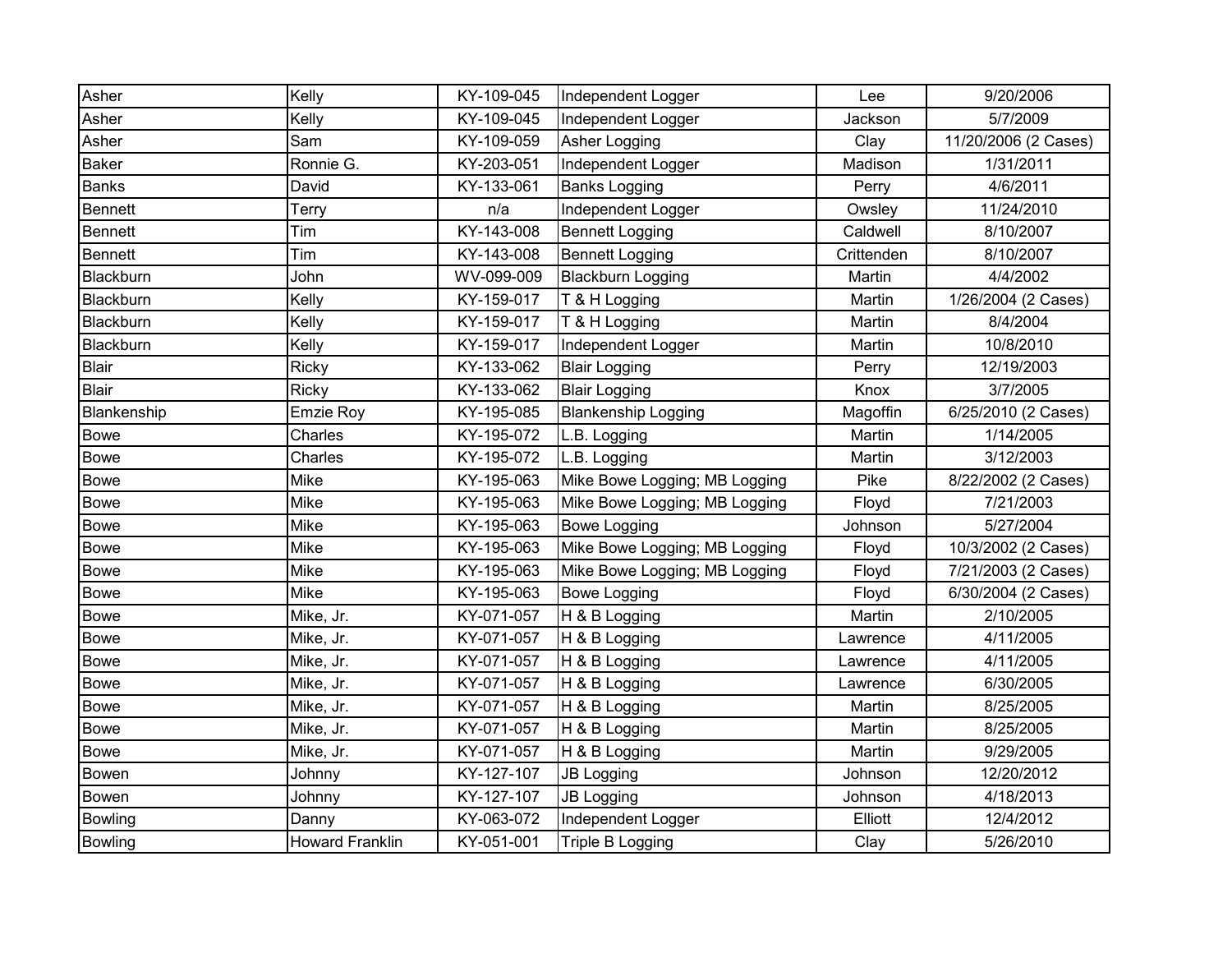| Bowling                      | <b>Howard Franklin</b> | KY-051-001 | Triple B Logging             | Clay             | 5/26/2010           |
|------------------------------|------------------------|------------|------------------------------|------------------|---------------------|
| Bowling                      | Mildred & Wendell      | n/a        | Independent Logger           | <b>Breathitt</b> | 7/13/2007           |
| Branham                      | Donnie Joe (Joey)      | KY-171-021 | Independent Logger           | Monroe           | 6/2/2021            |
| <b>Brewer</b>                | Eddie                  | KY-025-060 | Independent Logger           | <b>Breathitt</b> | 9/28/2005           |
| <b>Briggs</b>                | James                  | n/a        | Independent Logger           | Pike             | 7/5/2019            |
| Brown                        | Dallas                 | KY-121-006 | D & W Logging                | Knox             | 7/11/2006 (5 Cases) |
| Brown                        | Dallas                 | KY-121-06  | Dallas Ray Brown Logging     | Knox             | 4/24/2008 (2 Cases) |
| <b>Brown</b>                 | Dallas Ray             | KY-121-006 | <b>Brown Logging</b>         | Knox             | 1/12/2010           |
| <b>Brown</b>                 | David                  | n/a        | Independent Logger           | Johnson          | 7/7/2011 (2 Cases)  |
| Brown                        | <b>Walter Douglas</b>  | n/a        | Independent Logger           | Lewis            | 10/20/2008          |
| Brown                        | Earl J., Jr.           | KY-135-084 | Independent Logger           | Rowan            | 6/13/2005           |
| Brown                        | Earl J., Jr.           | KY-135-084 | Independent Logger           | Carter           | 9/22/2006           |
| <b>Bunch</b>                 | Chad                   | KY-235-107 | <b>Bunch Logging</b>         | Whitley          | 7/13/2007           |
| <b>Burkhead</b>              | John (Robert)          | KY-217-059 | Independent Logger           | Marion           | 11/15/2017          |
| <b>Burns</b>                 | <b>Jason Allen</b>     | KY-043-137 | Independent Logger           | Carter           | 5/26/2022           |
| <b>Butler</b>                | Albert                 | KY-043-050 | Independent Logger           | Carter           | 11/26/2003          |
| <b>Butler</b>                | Albert G.              | KY-043-050 | Independent Logger           | Greenup          | 2/8/2010            |
| Caldwell                     | Hubert                 | KY-051-060 | Independent Logger           | <b>Breathitt</b> | 2/22/2013           |
| Caldwell                     | Hubert                 | KY-051-060 | Independent Logger           | Owsley           | 2/22/2013           |
| Calhoun                      | James                  | KY-217-103 | Independent Logger           | Adair            | 12/9/2019           |
| Cantrell                     | Charles                | KY-175-027 | <b>Cantrell Farms</b>        | Magoffin         | 1/31/2018           |
| Cantrell                     | Charles                | KY-175-027 | <b>Cantrell Farms</b>        | Magoffin         | 12/5/2018           |
| Cardinal Coal Services, Inc. | (Ikey McCoy II)        | n/a        | Cardinal Coal Services, Inc. | Wolfe            | 2/11/2005           |
| Carneal                      | Ronnie                 | n/a        | Carneal Logging              | Todd             | 1/2/2008            |
| Cherokee Timber, Inc.        |                        | n/a        | Cherokee Timber, Inc.        | Christian        | 12/29/2008          |
| Christian                    | John                   | KY-095-046 | <b>Cloverfork Logging</b>    | Harlan           | 4/16/2008           |
| Christmas                    | Jeff                   | KY-141-021 | Independent Logger           | Logan            | 9/7/2004            |
| Clark                        | Bob                    | KY-111-010 | Clark & Son Logging          | Jefferson        | 6/21/2013           |
| Clark                        | Bob                    | KY-111-010 | Clark & Son Logging          | Jefferson        | 11/13/2013          |
| Cline                        | Mark                   | n/a        | Cline Logging                | Whitley          | 3/24/2014           |
| Coats                        | Dale                   | n/a        | Coats Logging                | Hardin           | 12/19/2003          |
| Coats                        | Dale                   | n/a        | Coats Logging                | Hardin           | 12/19/2003          |
| Coats                        | Dale                   | n/a        | Coats Logging                | Spencer          | 12/19/2003          |
| Coblentz                     | Vernon                 | n/a        |                              | Breckinridge     | 12/21/2021          |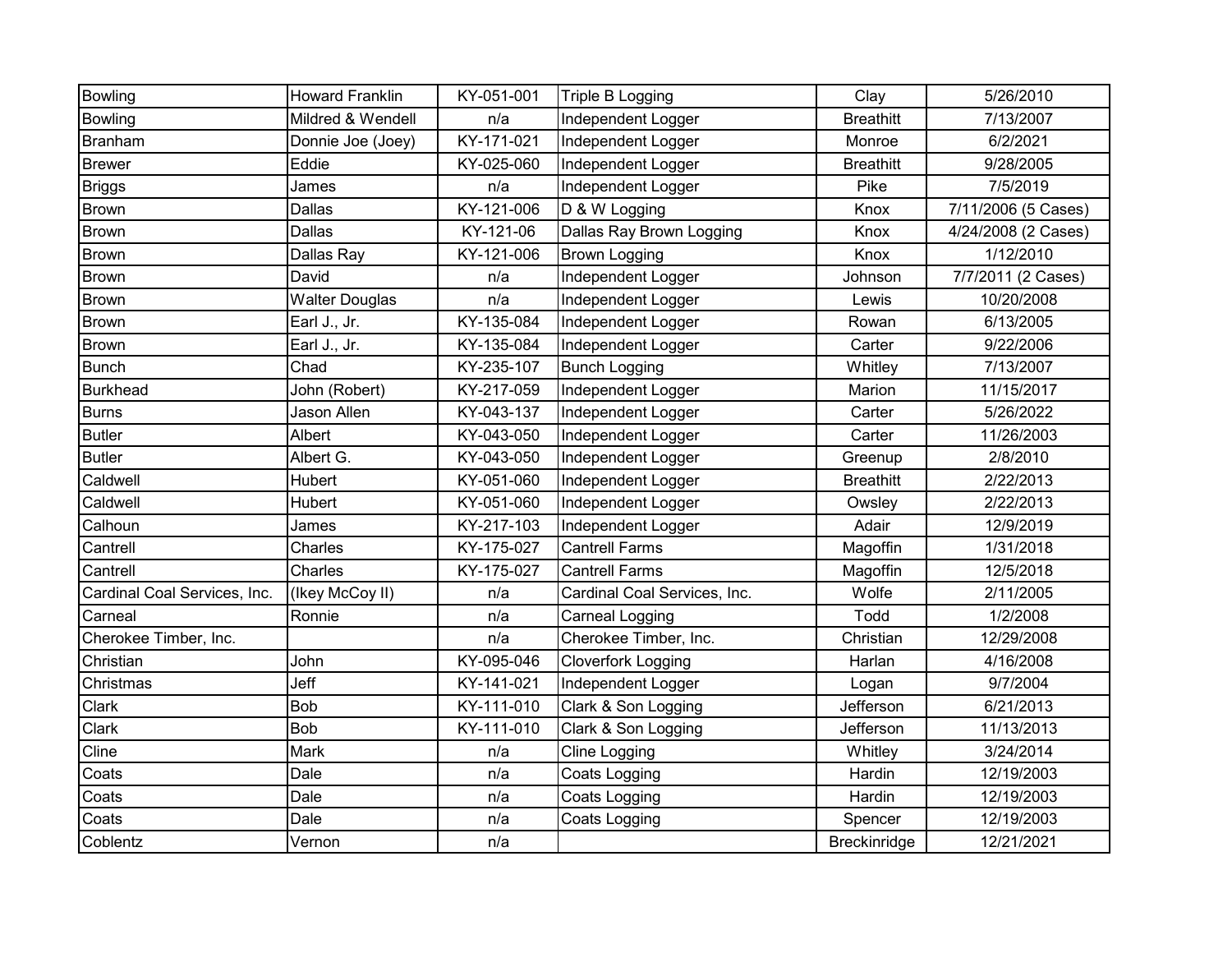| Collins    | Christopher   | IN-135-001 | Independent Logger          | Boone            | 2/19/2009           |
|------------|---------------|------------|-----------------------------|------------------|---------------------|
| Collins    | Christopher   | IN-135-001 | Independent Logger          | Owen             | 6/24/2009           |
|            |               |            |                             |                  |                     |
| Combs      | James & Perry | n/a        | dba Combs Construction      | Pike             | 6/10/2002           |
| Combs      | Perry (Pete)  | KY-193-099 | Combs Logging               | Perry            | 11/29/2004          |
| Conley     | <b>Cliff</b>  | n/a        | Conley Chipping & Logging   | Campbell         | 3/25/15 (4 cases)   |
| Conners    | Tim           | n/a        | Independent Logger          | Trimble          | 2/7/2013            |
| Conners    | Tim           | n/a        | Independent Logger          | Kenton           | 2/23/2015           |
| Conway     | <b>Mike</b>   | KY-237-050 | Independent Logger          | Wolfe            | 6/28/2011           |
| Couch      | Rodney        | KY-131-148 | Couch Logging               | Maggoffin        | 5/27/2004           |
| Couch      | Rodney        | KY-131-148 | Makayla Logging             | Clay             | 11/20/2006          |
| Couch      | Rodney        | KY-131-148 | Independent Logger          | Leslie           | 1/7/2007            |
| Couch      | Rodney        | KY-131-148 | Independent Logger          | Floyd            | 1/28/2008           |
| Couch      | Rodney        | KY-131-148 | Independent Logger          | Floyd            | 2/5/2009            |
| Couch      | Rodney        | KY-131-148 | Couch Logging               | Perry            | 9/2/2009            |
| Couch      | Rodney        | KY-131-148 | Makayla Logging             | <b>Breathitt</b> | 8/27/2010           |
| Cox        | Darrell       | KY-013-089 | Independent Logger          | Bell             | 8/23/2011           |
| Cox        | Jerry         | n/a        | Cox Logging                 | Marion           | 5/6/2008            |
| Craft      | <b>Nick</b>   | KY-089-008 | Independent Logger          | Boyd             | 8/3/2010            |
| Crisenbery | Lyndell       | n/a        | Independent Logger          | Greenup          | 10/16/2012          |
| Croley     | Mark          | KY-235-004 | Croley Farms & Logging      | Knox             | 2/21/2005           |
| Croley     | Mark          | KY-235-004 | Independent Logger          | Taylor           | 5/4/2021            |
| Curry      | Robert        | KY-095-162 | Robert Curry Hardwood       | Leslie           | 12/20/2012          |
| Curry      | Wayne         | KY-095-052 | Independent Logger          | Harlan           | 8/25/2014           |
| Cwik       | Jimmy         | KY-131-114 | Independent Logger          | Lee              | 5/19/2016 (2 cases) |
| Dalton     | Billy         | KY-151-013 | Independent Logger          | Madison          | 6/21/2001           |
| Daugherty  | Robert        | n/a        | Independent Logger          | Webster          | 3/4/2019            |
| Davis      | Mike          | KY-183-064 | Davis & Sons Logging        | Ohio             | 8/4/2004            |
| Deaton     | John B.       | KY-193-106 | Independent Logger          | <b>Breathitt</b> | 4/19/2021           |
| Deaton     | Matthew       | KY-129-013 | Independent Logger          | Lee              | 10/29/2015          |
| Detweiler  | Andy          | KY-099-065 | <b>Hart County Hardwood</b> | <b>Butler</b>    | 10/23/2002          |
| Detweiler  | Marty         | KY-099-041 | Independent Logger          | Hardin           | 12/2/2005           |
| Detweiler  | (Robert) Sam  | KY-099-032 | Detweiler Logging           | <b>Butler</b>    | 12/27/2002          |
| Dishman    | Ronnie        | n/a        | Dishman Logging             | Wayne            | 12/10/2010          |
| Dixon      | Ed            | KY-065-009 | Ed Dixon Logging, Inc       | Estill           | 8/1/2008            |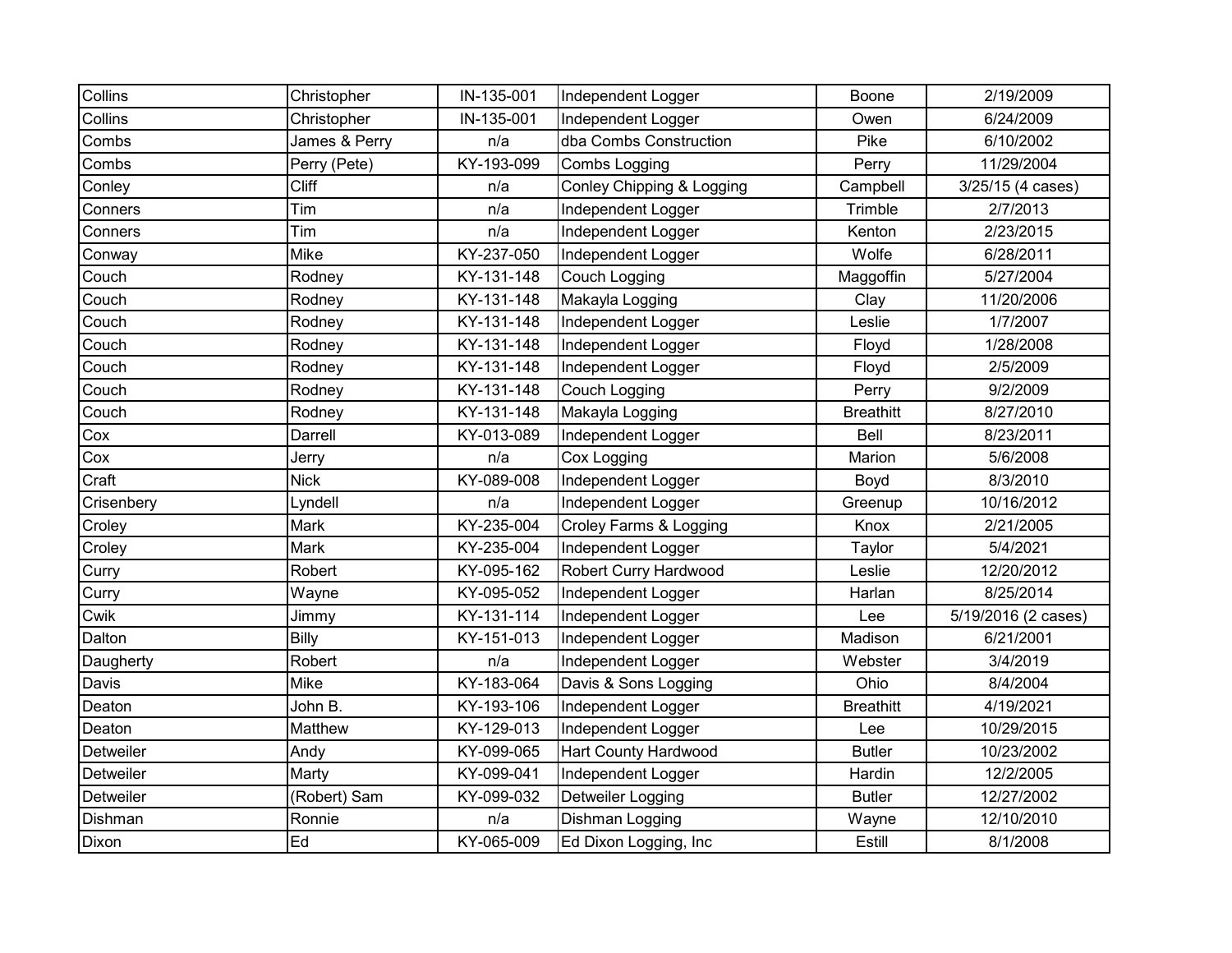| Donahue                   | Mark A.          | KY-205-027 | Independent Logger                | Boyd             | 7/7/2003            |
|---------------------------|------------------|------------|-----------------------------------|------------------|---------------------|
| Donahue                   | Mark A.          | KY-205-027 | Independent Logger                | Boyd             | 1/14/2005           |
| Donahue                   | Mark A.          | KY-205-027 | Independent Logger                | Rowan            | 3/7/2007            |
| Douglas                   | Michael          | KY-27-032  | Douglas Logging Co.               | Warren           | 4/29/2013           |
| Downs                     | William          | KY-235-106 | Independent Logger                | Whitley          | 5/21/2009 (2 Cases) |
| Downs                     | William          | KY-235-106 | Independent Logger                | Whitley          | 1/26/2010           |
| Duff                      | James D.         | KY-193-182 | Independent Logger                | Perry            | 1/23/2019           |
| Duke                      | James            | n/a        | Independent Logger                | Meade            | 1/28/2013           |
| Duke                      | James            | n/a        | Independent Logger                | Meade            | 3/25/2013           |
| Duke                      | Russell (Junior) | KY-163-024 | Junior Duke's Logging             | Nelson           | 5/12/2003           |
| Duke                      | Russell (Junior) | KY-163-024 | Junior Duke's Logging             | Breckinridge     | 11/29/2004          |
| Duke                      | Russell (Junior) | KY-163-024 | Junior Duke's Logging             | Anderson         | 5/12/2005           |
| Duke                      | Russell (Junior) | KY-163-024 | Junior Duke's Logging             | <b>Bullitt</b>   | 6/30/2005           |
| Duke                      | Russell (Junior) | KY-163-024 | Junior Duke's Logging             | Hardin           | 6/30/2005           |
| Duke                      | Russell (Junior) | KY-163-024 | Duke Logging                      | <b>Bullitt</b>   | 2/19/2009           |
| Duke                      | Russell (Junior) | KY-163-024 | Duke Logging                      | Ohio             | 9/19/2012           |
| Duke                      | Russell (Junior) | KY-163-024 | Duke Logging                      | Hopkins          | 11/16/2012          |
| Duke                      | Russell (Junior) | KY-163-024 | Duke Logging                      | Ohio             | 9/13/2013           |
| <b>Duke</b>               | Russell (Junior) | KY-163-024 | Duke Logging                      | Hardin           | 1/12/2015           |
| Dyer                      | Christopher      | KY-187-030 | Independent Logger                | Trimble          | 11/13/17 (2 Cases)  |
| Elliott                   | Kyle             | KY-135-112 | <b>Elliott Logging</b>            | <b>Bracken</b>   | 5/27/2004           |
| Esham                     | James B.         | KY-135-137 | Independent Logger                | Rowan            | 12/8/2014           |
| Eversole                  | Jimmy Dean       | KY-131-214 | Independent Logger                | Leslie           | 12/20/2012          |
| Fannin                    | Tim              | n/a        | Independent Logger                | Johnson          | 12/29/2004          |
| Fannin                    | Tim              | n/a        | Independent Logger                | Johnson          | 6/13/2005           |
| Ferrell                   | Donald           | n/a        | Ferrell's Logging & Lumber        | Wolfe            | 8/1/2008            |
| Ferrell                   | Don (DJ)         | n/a        | Ferrell & Trusty Logging          | Powell           | 12/29/2008          |
| Ferrell                   | Donald           | n/a        | Ferrell's Logging & Lumber        | Wolfe            | 5/28/2009 (3 Cases) |
| Fox                       | Cephus Ray       | KY-129-014 | Independent Logger                | <b>Breathitt</b> | 11/24/2009          |
| Francis & Francis Logging |                  | n/a        | Francis & Francis Logging (3 Sts) | Pike             | 4/7/2003 (3 Cases)  |
| Fugate                    | William E.       | KY-107-091 | Fugate Logging                    | Christian        | 1/12/2010           |
| Fulkerson                 | Dwight           | n/a        | <b>Fulkerson Logging</b>          | Hopkins          | 12/2/2004 (2 Cases) |
| Fuson                     | <b>Rick</b>      | KY-095-136 | <b>Fuson Logging</b>              | Harlan           | 4/28/2005           |
| Gamble                    | Mance            | KY-159-124 | <b>Gamble Timber</b>              | Martin           | 5/7/2009            |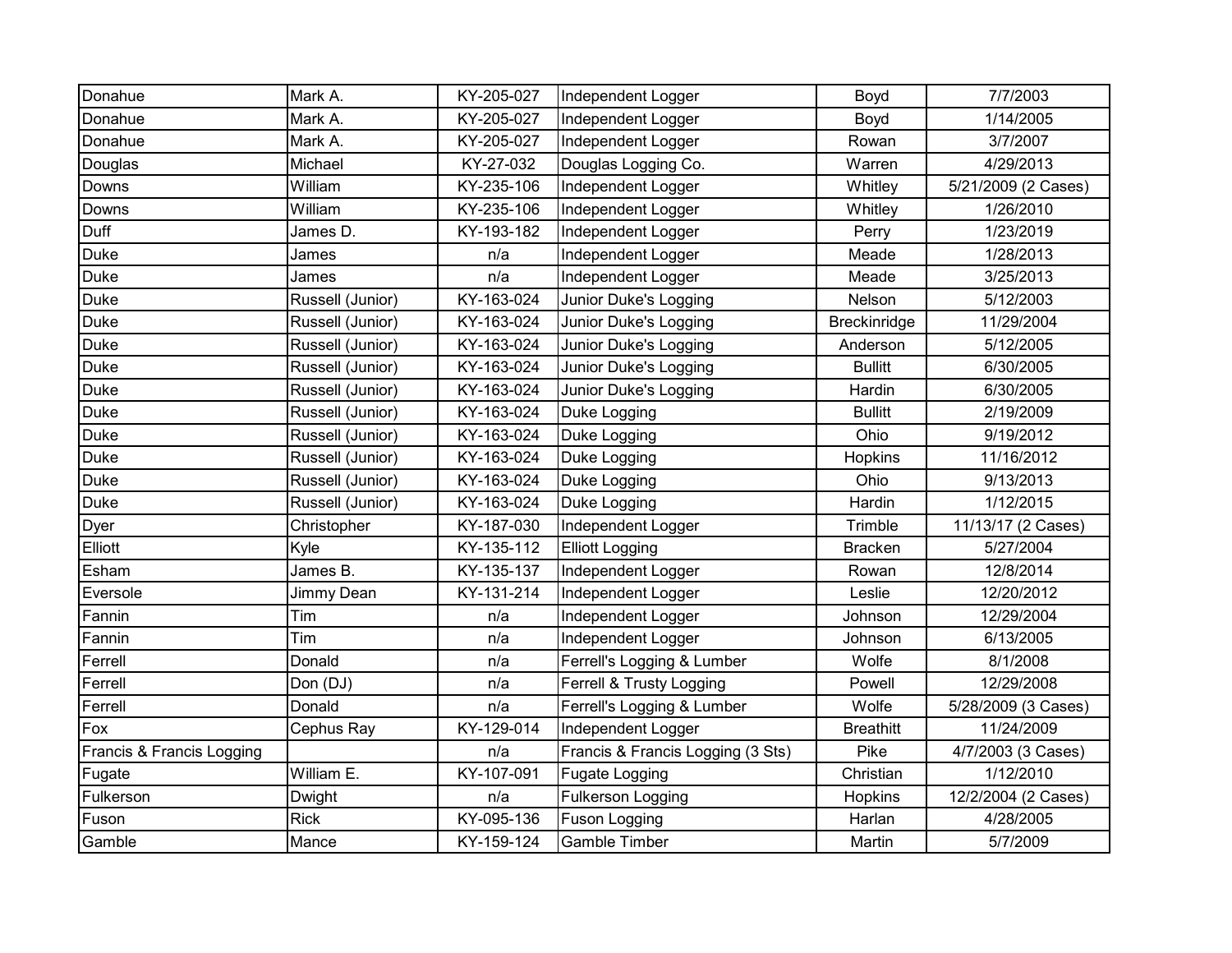| Gambrel    | Hoyt               | KY-121-142                  | Independent Logger           | Knox     | 1/28/2008           |
|------------|--------------------|-----------------------------|------------------------------|----------|---------------------|
| Gambrel    | Hoyt               | KY-121-142                  | Independent Logger           | Knox     | 1/28/2008           |
| Garrison   | Greg               | KY-131-137                  | Garrison Logging             | Leslie   | 8/3/2010            |
| Garrison   | Greg               | KY-131-137                  | Garrison Logging             | Leslie   | 3/11/13 (3 Cases)   |
| Goens      | Russell            | KY-137-004                  | Independent Logger           | Garrard  | 11/18/2008          |
| Goens      | Sam                | KY-137-002                  | Independent Logger           | Garrard  | 11/18/2008          |
| Goforth    | Charles Jimmy      | KY-125-081                  | Goforth Logging              | Pulaski  | 4/21/2006           |
| Goforth    | Charles Jimmy      | KY-125-081                  | Goforth Logging              | Pulaski  | 6/13/2006           |
| Grubb      | Mathew             | n/a                         | Independent Logger           | Morgan   | 9/16/2016           |
| Hacker     | James D.           | KY-131-090                  | H & S Logging                | Leslie   | 11/29/2011          |
| Hacker     | Joshua             | KY189-061                   | <b>Hacker Logging</b>        | Owsley   | 1/12/2010           |
| Hale       | Phillip            | n/a                         | Independent Logger           | Pike     | 7/5/2019            |
| Hall       | Dewayne            | KY-071-063                  | Independent Logger           | Floyd    | 4/6/2011            |
| Hall       | Dewayne            | KY-017-063                  | Independent Logger           | Floyd    | 8/13/2012           |
| Hamilton   | Robert             | KY-069-028                  | Independent Logger           | Fleming  | 8/3/2004            |
| Hamilton   | <b>Todd Edward</b> | n/a                         | <b>Hamilton Logging</b>      | Floyd    | 5/26/2006           |
| Hamilton   | <b>Todd Edward</b> | n/a                         | <b>Hamilton Logging</b>      | Pike     | 9/20/2006           |
| Hamilton   | <b>Todd Edward</b> | n/a                         | Hamilton Logging             | Pike     | 9/20/2006           |
|            |                    | KY-131-053 or               |                              |          |                     |
| Hamilton   | Tony a.k.a. Mervin | KY-125-079                  | TRT Logging; TERCO ENT. Inc. | Leslie   | 1/7/2002            |
|            |                    | KY-131-053 or               |                              |          |                     |
| Hamilton   | Tony a.k.a. Mervin | KY-125-079                  | TRT Logging; TERCO ENT. Inc. | Floyd    | 1/6/2003            |
| Hamilton   | Tony a.k.a. Mervin | KY-131-053 or<br>KY-125-079 | TRT Logging; TERCO ENT. Inc. | Floyd    | 1/6/2003 (2 Cases)  |
|            |                    | KY-131-053 or               |                              |          |                     |
| Hamilton   | Tony a.k.a. Mervin | KY-125-079                  | TRT Logging; TERCO ENT. Inc. | Floyd    | 2/18/2003 (2 Cases) |
|            |                    | KY-131-053 or               |                              |          |                     |
| Hamilton   | Tony a.k.a. Mervin | KY-125-079                  | <b>TERCO ENTERPRISES</b>     | Leslie   | 7/11/2007(5 Cases)  |
| Hammons    | <b>Derek</b>       | KY-107-134                  | Independent Logger           | Caldwell | 12/7/2015           |
| Handel     | Lance              | n/a                         | Independent Logger           | Carroll  | 5/27/2004           |
| Hannah Jr. | Virgil             | WV-045-001                  | Hannah Logging Co.           | Martin   | 12/19/2003          |
| Hardin     | Leslie B.          | KY-195-070                  | <b>Hardin Logging</b>        | Magoffin | 8/22/2003           |
| Hardin     | Leslie B.          | KY-195-070                  | Hardin Logging               | Magoffin | 9/7/2004            |
| Hatfield   | Donald             | WV-099-029                  | Independent Logger           | Lawrence | 1/23/2019           |
| Hemingway  | Eddie              | n/a                         | Independent Logger           | Trimble  | 7/29/2005           |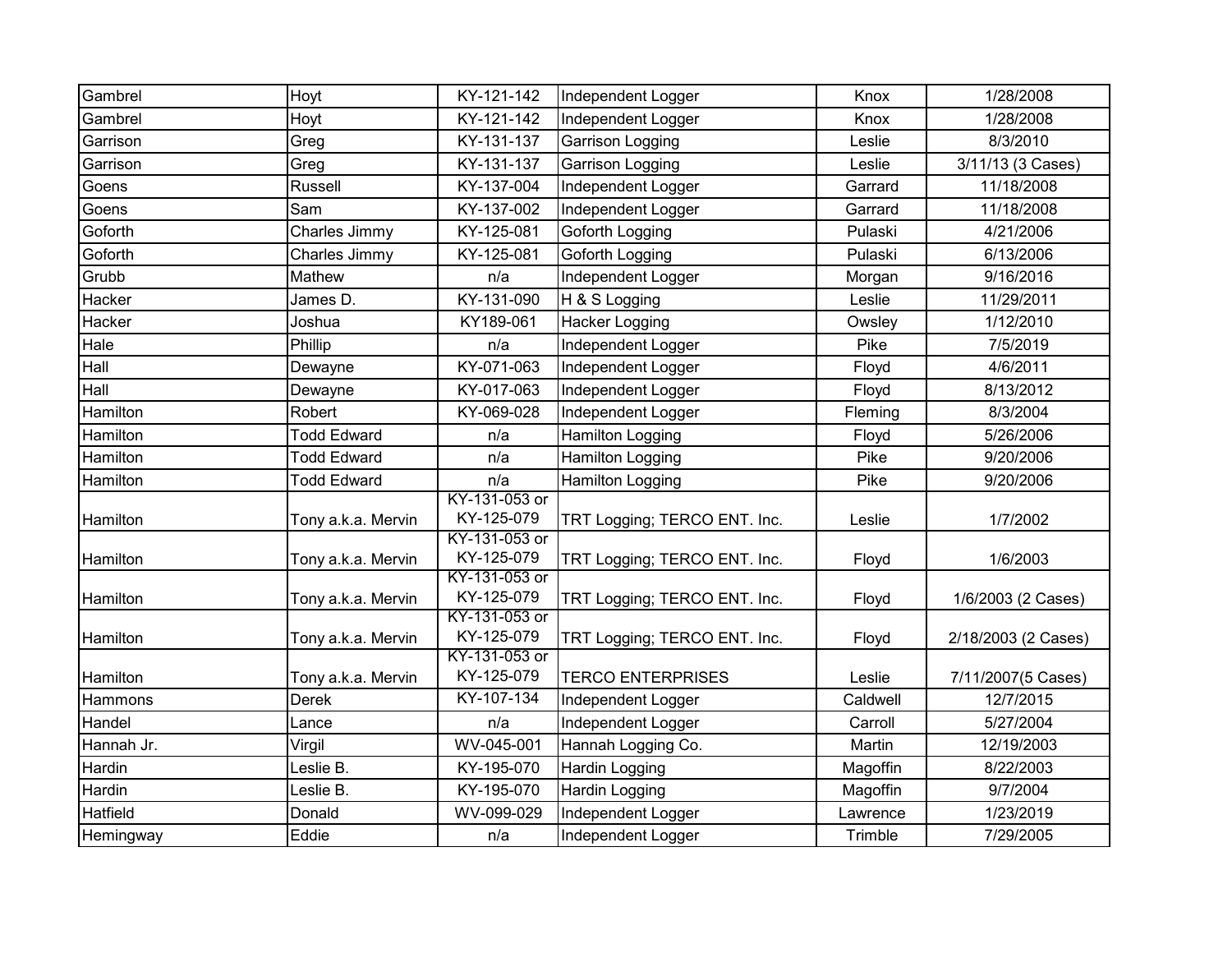| Hemingway      | Edgar C.            | IN-155-002 | Independent Logger            | Carroll          | 3/4/2004            |
|----------------|---------------------|------------|-------------------------------|------------------|---------------------|
| Hemingway      | Edgar C.            | IN-155-002 | Independent Logger            | Carroll          | 8/25/2005           |
| Hemingway      | Edgar C.            | IN-155-002 | Independent Logger            | Carroll          | 6/13/2006           |
| Hemingway      | Edgar C.            | IN-155-002 | Independent Logger            | Carroll          | 8/14/2006           |
| Hensley        | Michael             | KY-129-064 | <b>Hensley Farm</b>           | Lee              | 8/12/2013           |
| Higgins        | James D.            | KY-119-065 | <b>Higgins Logging</b>        | Floyd            | 4/1/2010            |
| Higgins        | Mitchell            | n/a        | Independent Logger            | Floyd            | 6/27/2008           |
| Higgins        | Mitchell            | n/a        | <b>Higgins Logging</b>        | Floyd            | 8/1/2008            |
| Hinkle         | Ermil, Jr.          | KY-127-064 | Hinkle's Logging              | Martin           | 2/11/2005           |
| Hinkle         | Ermil, Jr.          | KY-127-064 | H & B Logging                 | Lawrence         | 4/11/2005           |
| Hinkle         | Ermil, Jr.          | KY-127-064 | H & B Logging                 | Lawrence         | 4/11/2005           |
| Hinkle         | Ermil, Jr.          | KY-127-064 | Hinkle's Logging              | Martin           | 5/12/2005           |
| Hinkle         | Ermil, Jr.          | KY-127-064 | Hinkle's Logging              | Martin           | 5/12/2005           |
| Hinkle         | Ermil, Jr.          | KY-127-064 | H & B Logging                 | Martin           | 8/25/2005           |
| Hinkle         | Ermil, Jr.          | KY-127-064 | H & B Logging                 | Martin           | 8/25/2005           |
| Hinkle         | Ermil, Jr.          | KY-127-064 | H & B Logging                 | Martin           | 9/28/2005           |
| Hinkle         | Ermil, Jr.          | KY-127-064 | H & B Logging                 | Martin           | 9/29/2005           |
|                |                     |            |                               |                  |                     |
| Hinkle         | Ermil, Jr.          | KY-127-064 | S & H Logging                 | Lawrence         | 2/5/2007 (2 Cases)  |
| Hollon         | William Clay        | KY-237-029 | Independent Logger            | Wolfe            | 7/28/2009 (2 Cases) |
| Hollon         | <b>William Clay</b> | KY-237-029 | Independent Logger            | <b>Breathitt</b> | 7/28/2010           |
| Horner         | Robert              | OH-145-004 | Independent Logger            | Boyd             | 2/10/17 (4 Cases)   |
| <b>Hoskins</b> | Doug                | KY-125-074 | Independent Logger            | Clay             | 7/5/2013            |
| <b>Hoskins</b> | Doug                | KY-125-074 | Independent Logger            | Clay             | 12/15/2013          |
| Howard         | Tommy               | n/a        | Shandra Lumber Company        | Floyd            | 9/26/2002           |
| Howard         | Tommy               | n/a        | H&K Construction Corp.        | Morgan           | 11/28/2007          |
| Howard         | Tommy               | n/a        | <b>Timberline Contracting</b> | Magoffin         | 12/20/2012          |
| Hunter         | Alvin               | KY-139-012 | Independent Logger            | Livingston       | 7/29/2005           |
| Hunter         | Alvin               | KY-139-012 | Independent Logger            | Livingston       | 7/29/2005           |
| Isaacs         | Ronnie              | KY-065-048 | Independent Logger            | Powell           | 8/15/2007           |
| Isaacs         | Ronnie              | KY-065-048 | Independent Logger            | Madison          | 1/28/2008           |
| Isaacs         | Ronnie              | KY-065-048 | Independent Logger            | Madison          | 4/16/2008           |
| Isaacs         | Ronnie              | KY-065-048 | Independent Logger            | Estill           | 4/16/2008           |
| Isaacs         | Ronnie              | KY-065-048 | Independent Logger            | Powell           | 4/16/2008           |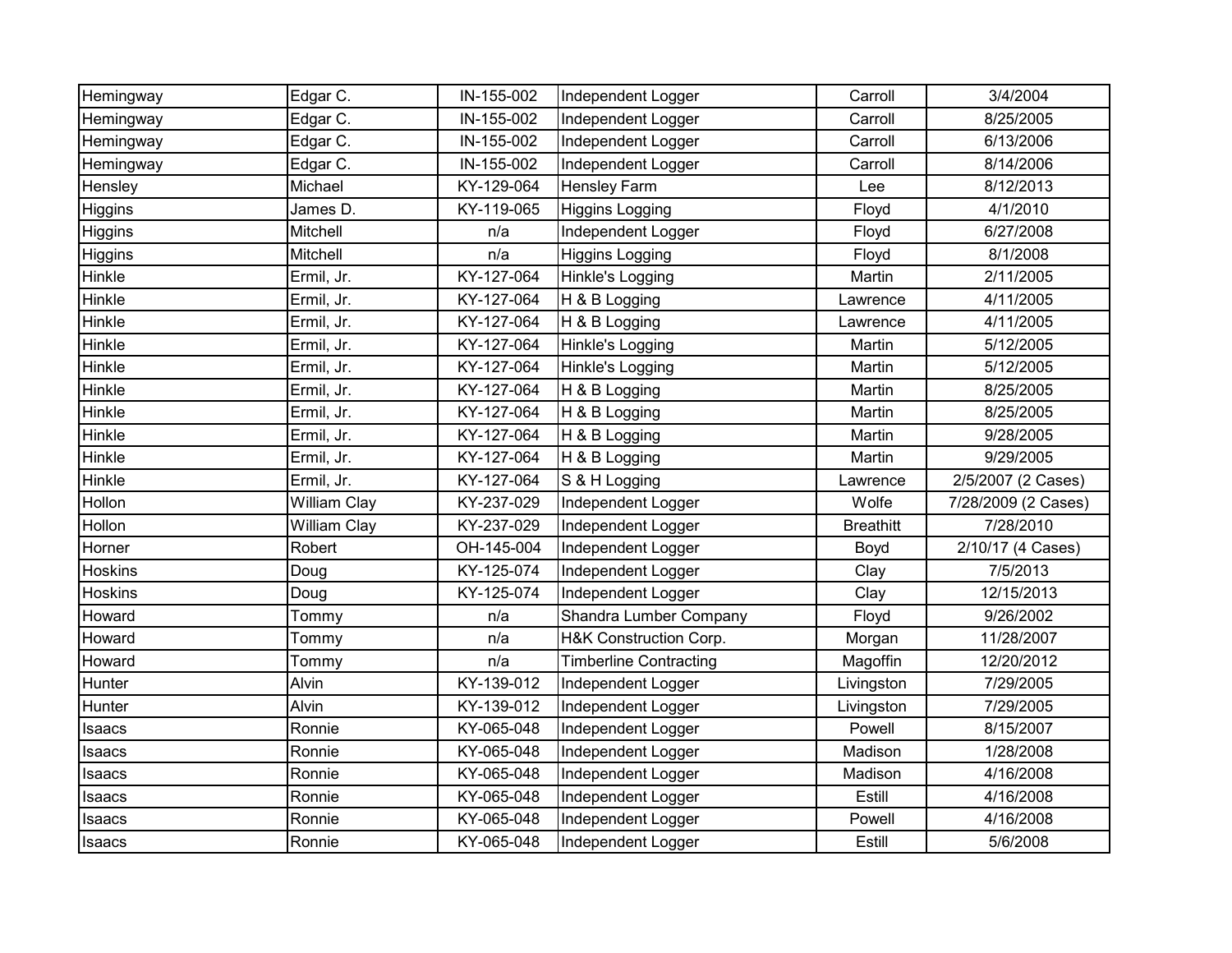| Isaacs                     | Ronnie          | KY-065-048 | Independent Logger         | Jackson          | 5/6/2008            |
|----------------------------|-----------------|------------|----------------------------|------------------|---------------------|
| Isaacs                     | Ronnie          | KY-065-048 | Independent Logger         | Jackson          | 5/6/2008            |
| Isaacs                     | Ronnie          | KY-065-048 | Independent Logger         | Powell           | 9/26/2008           |
| Isaacs                     | Ronnie          | KY-065-048 | Independent Logger         | Powell           | 12/5/2008           |
| Isaacs                     | Ronnie          | KY-065-048 | <b>Isaacs Lumber</b>       | Estill           | 7/7/2011            |
| Jarboe                     | James           | KY-235-009 | Jarboe Logging             | Whitley          | 1/7/2007            |
| Johnson                    | Anthony         | n/a        | AA Logging                 | <b>Breathitt</b> | 4/27/2018           |
| Jones                      | Johnny          | KY-151-094 | Johnny Jones Logging       | Madison          | 8/25/2014           |
| Kanco Wood LLC             | Douglas Begley  | n/a        | Kanco Wood LLC             | <b>Breathitt</b> | 6/28/2011           |
| Keaton                     | Tommy           | KY-175-108 | Independent Logger         | Wolfe            | 7/11/2006           |
| Kidd                       | Marcus          | KY-129-022 | Independent Logger         | <b>Breathitt</b> | 6/25/2014           |
| King                       | David           | KY-159-014 | Independent Logger         | Martin           | 11/29/2004          |
| King                       | David           | KY-159-014 | Independent Logger         | Martin           | 2/21/2005 (2 Cases) |
| King                       | David           | KY-159-014 | Independent Logger         | Martin           | 9/29/2005           |
| Knight                     | William         | KY-103-058 | Independent Logger         | Trimble          | 4/20/2015 (2 Cases) |
| Lawson                     | Elmer           | KY-175-096 | Independent Logger         | Morgan           | 4/10/2006           |
| Lefevers                   | Joe             | n/a        | Lefevers Logging           | Bell             | 5/17/2002 (2 Cases) |
| Lewis                      | Larry (Richard) | n/a        | Independent Logger         | <b>Breathitt</b> | 8/27/2007           |
| Lowe                       | Danny Joe       | KY-127-090 | Independent Logger         | Martin           | 6/25/2010 (4 Cases) |
| Lynn                       | Clarence R.     | KY-009-009 | Lynn Logging               | Monroe           | 8/10/2007           |
| Marshall                   | Louis           | KY-135-096 | <b>Marshall Logging</b>    | Greenup          | 11/29/2004          |
| Marshall                   | Louis           | KY-135-096 | Independent Logger         | Rowan            | 4/29/2009           |
| Marshall                   | Louis           | KY-135-096 | <b>Marshall Logging</b>    | Rowan            | 7/5/2019            |
| Martin                     | <b>Brian</b>    | KY-081-020 | M & M Logging & Lbr        | Grant            | 8/25/2005           |
| Martin Bros. Logging, Inc. |                 | n/a        | Martin Bros. Logging, Inc. | Greenup          | 2/21/2005           |
| Mason                      | David A.        | KY-203-005 | Mason Logging              | Rockcastle       | 5/21/2009           |
| Mayberry                   | Tommy           | OH-153-001 | Northeastern Hardwoods     | Owen             | 4/30/2010           |
| Mayberry                   | Tommy           | OH-153-001 | Northeastern Hardwoods     | Owen             | 9/14/2010           |
| Mayberry                   | Tommy           | OH-153-001 | Northeastern Hardwoods     | Owen             | 11/24/2010          |
| Mayberry                   | Tommy           | OH-153-001 | Independent Logger         | Trimble          | 8/23/11 (4 Cases)   |
| Mayberry                   | Tommy           | OH-153-001 | Independent Logger         | Carroll          | 4/26/2012           |
| Mayberry                   | Tommy           | OH-153-001 | Independent Logger         | Trimble          | 4/26/12 (2 Cases)   |
| Mayberry                   | Tommy           | OH-153-001 | Independent Logger         | Carroll          | 11/16/2012          |
| Mayberry                   | Tommy           | OH-153-001 | Mayberry Logging           | Owen             | 12/7/2015           |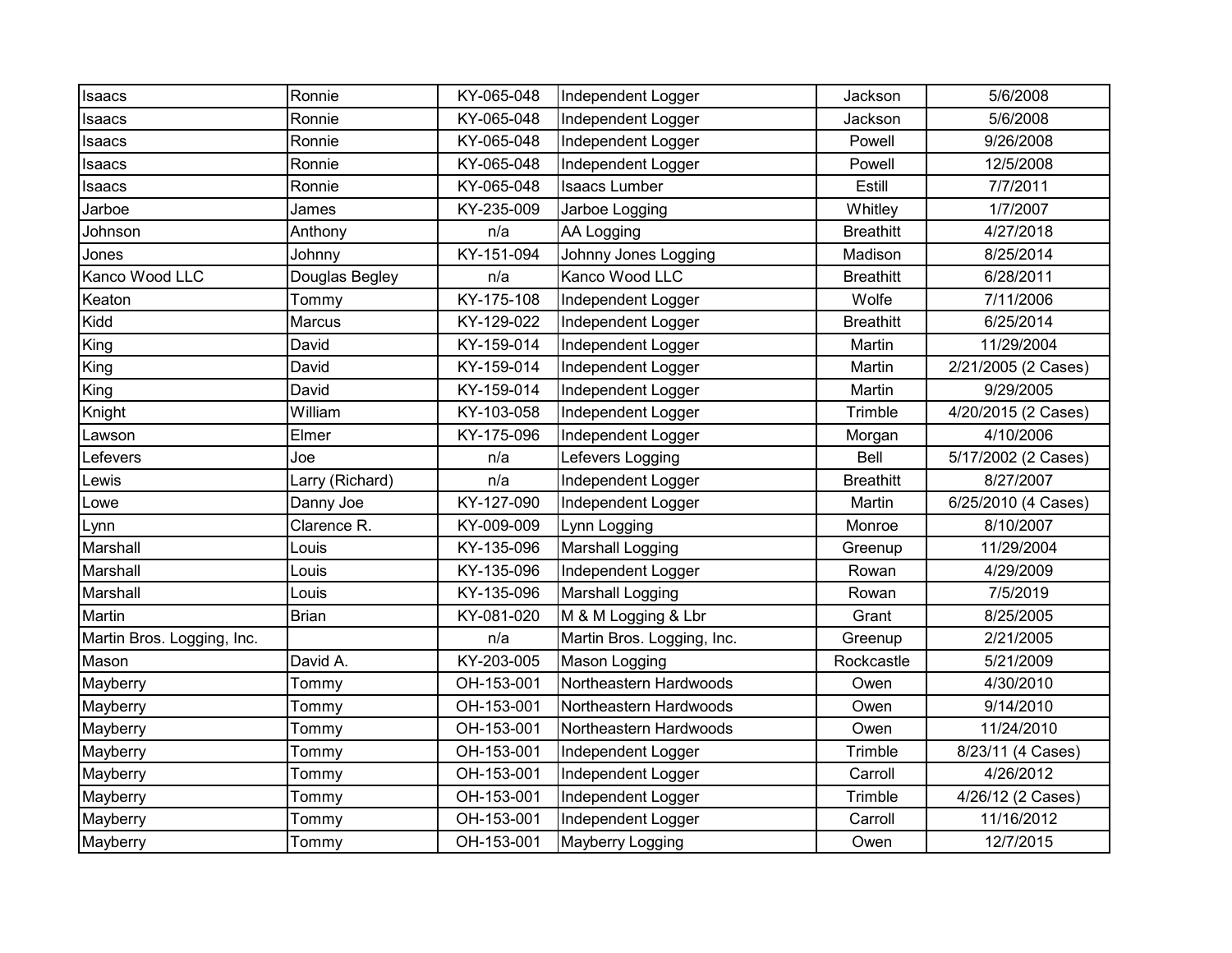| Maynard        | Russell        | KY-195-020 | <b>Maynard Timber</b>       | Floyd            | 8/3/2004             |
|----------------|----------------|------------|-----------------------------|------------------|----------------------|
| Maynard        | Virgil         | KY-195-074 | Independent Logger          | Pike             | 11/27/2002 (4 Cases) |
| Maynard        | Virgil         | KY-195-074 | M & M Timber                | Lawrence         | 2/2/2004             |
| Maynard        | Virgil         | KY-195-074 | Independent Logger          | Pike             | 8/22/2003            |
| <b>McCarty</b> | Wendell        | KY-153-046 | McCarty Logging             | Morgan           | 10/22/2003           |
| <b>McCarty</b> | Wendell        | KY-153-046 | McCarty Logging             | Magoffin         | 2/21/2005            |
| <b>McCarty</b> | Wendell        | KY-153-046 | <b>McCarty Logging</b>      | Morgan           | 2/21/2005            |
| <b>McCarty</b> | Wendell        | KY-153-046 | <b>McCarty Logging</b>      | Magoffin         | 12/15/2006 (2 Cases) |
| McCarty        | Wendell        | KY-153-046 | Independent Logger          | Magoffin         | 8/29/2008            |
| <b>McCarty</b> | Wendell        | KY-153-046 | Independent Logger          | Magoffin         | 8/29/2008            |
| McCoy          | Jack           | KY-145-016 | dba J & J Logging           | Crittenden       | 3/11/2003            |
| McDaniel       | Joey           | KY-189-049 | Independent Logger          | Clay             | 1/14/2005            |
| McDaniel       | Joey           | KY-189-049 | Independent Logger          | Knox             | 12/15/2006           |
| McKinney       | <b>Steve</b>   | KY-151-096 | Independent Logger          | Madison          | 8/23/2011            |
| <b>Mills</b>   | <b>Brandon</b> | KY-121-180 | Mills Logging               | Clay             | 3/27/2014            |
| <b>Mills</b>   | <b>Brandon</b> | KY-121-180 | Independent Logger          | Knox             | 5/11/2015            |
| Mills          | Eugene         | KY-051-076 | Independent Logger          | Clay             | 9/29/2005            |
| <b>Mills</b>   | Eugene         | KY-051-076 | Independent Logger          | Clay             | 7/11/2006            |
| Mills          | Gary           | KY-121-056 | <b>Gary Mills Logging</b>   | Knox             | 8/13/2002 (2 Cases)  |
| Mills          | Gary           | KY-121-056 | <b>Gary Mills Logging</b>   | Knox             | 4/23/2003            |
| Mills          | Gary           | KY-121-056 | <b>Gary Mills Logging</b>   | Knox             | 4/23/2003            |
| <b>Mills</b>   | Larry          | KY-121-021 | Independent Logger          | Knox             | 12/29/2004           |
| <b>Mills</b>   | Larry          | KY-121-021 | Independent Logger          | Clay             | 12/20/2012           |
| <b>Mills</b>   | Ricky          | n/a        | R.L. Mills                  | Knox             | 12/2/2004            |
| Montgomery     | David Neal     | KY-153-036 | Taylor Logging & Const.     | Pike             | 4/11/2005            |
| Montgomery     | David Neal     | KY-153-036 | <b>H&amp;K Construction</b> | Morgan           | 11/1/2007            |
| Montgomery     | David Neal     | KY-153-036 | <b>Taylor Logging</b>       | Magoffin         | 7/17/2008            |
| Montgomery     | David Neal     | KY-153-036 | <b>Taylor Logging</b>       | Magoffin         | 8/29/2008            |
| Montgomery     | David Neal     | KY-153-036 | Independent Logger          | Magoffin         | 2/10/2011            |
| Montgomery     | Randy          | KY-155-020 | <b>Montgomery Logging</b>   | Marion           | 12/2/2004            |
| Montgomery     | Randy          | KY-155-020 | Independent Logger          | Marion           | 1/5/17 (3 Cases)     |
| Morgan         | David          | KY-135-056 | Independent Logger          | <b>Breathitt</b> | 9/21/10 (2 Cases)    |
| Morgan         | Gene           | n/a        | Independent Logger          | Madison          | 6/10/2002            |
| Morris         | Raymond        | KY-129-173 | Independent Logger          | <b>Breathitt</b> | 3/13/2020            |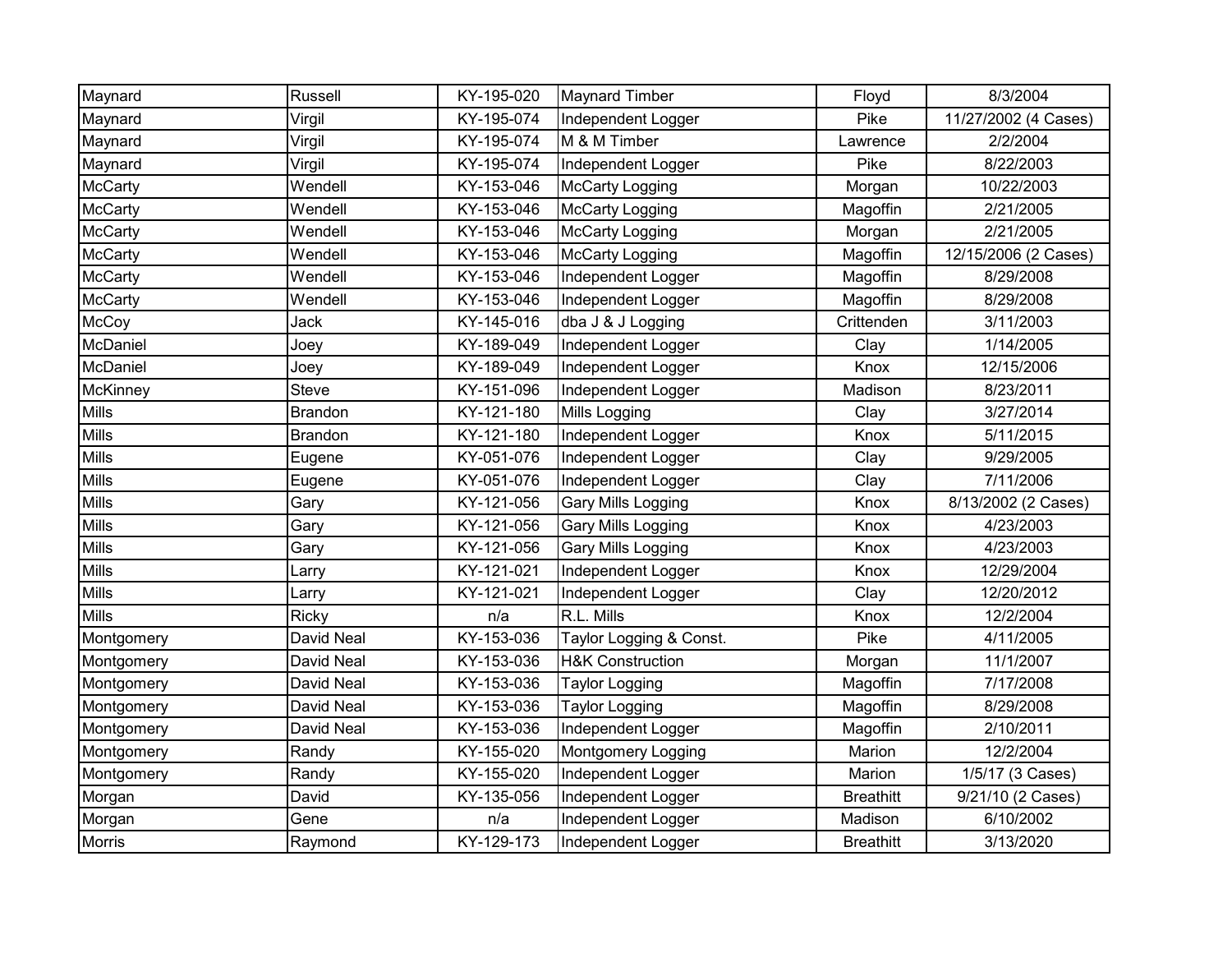| Mosley Construction Co. | (Kermit Mosley)      | n/a        | Mosley Construction Co.         | Floyd          | 10/20/2005          |
|-------------------------|----------------------|------------|---------------------------------|----------------|---------------------|
| Muse                    | Michael              | KY-057-079 | T&M Logging                     | Wayne          | 11/18/2008          |
| Napier                  | <b>Rick</b>          | KY-121-096 | Independent Logger              | Knox           | 8/21/2002 (2 Cases) |
| Newsome                 | James                | KY-071-029 | Independent Logger              | Floyd          | 9/1/2010            |
| Newsome                 | James                | KY-071-029 | Independent Logger              | Pike           | 7/25/2011           |
| Nickell                 | Earnie               | n/a        | Independent Logger              | Johnson        | 2/21/2005           |
| Nickell                 | Earnie               | n/a        | Independent Logger              | Johnson        | 6/13/2005           |
| Niebergall              | Fred                 | KY-077-013 | Independent Logger              | Gallatin       | 1/31/11 (2 Cases)   |
| O'Dell                  | <b>Mike</b>          | KY-055-035 | Independent Logger              | Livingston     | 12/2/2004           |
| Ogburn                  | <b>Bradley Duane</b> | KY-041-005 | Independent Logger              | Carroll        | 3/4/2004            |
| Ogburn                  | <b>Bradley Duane</b> | KY-041-005 | Independent Logger              | Carroll        | 8/25/2005           |
| Pippin, Sr.             | Timmie D.            | KY-099-053 | Independent Logger              | Hart           | 12/21/2018          |
| Ratliff                 | Tony                 | KY-071-040 | <b>Tony Ratliff Logging</b>     | Floyd          | 2/21/2005           |
| Richerson               | Charles              | KY-217-040 | Independent Logger              | Taylor         | 10/2/2019           |
| Robbins                 | William              | OH-131-015 | Robbins Lumber                  | <b>Bracken</b> | 7/5/2007            |
| Robinson                | Delmas               | n/a        | Independent Logger              | Clay           | 7/10/2008           |
| Roe                     | James                | KY-043-107 | Independent Logger              | Carter         | 10/14/2014          |
| Roe                     | James                | KY-043-107 | Independent Logger              | Lewis          | 9/21/2016           |
| Roe                     | James                | KY-043-107 | Independent Logger              | Carter         | 3/6/2018            |
| Rogers                  | Russell E.           | KY-065-054 | Independent Logger              | Estill         | 1/28/2008           |
| Rose                    | Carey                | KY-139-009 | Independent Logger              | Livingston     | 12/2/2004           |
| Russell                 | Devin                | KY-033-070 | <b>Russell Brothers Logging</b> | Caldwell       | 3/6/2020            |
| Sallie                  | Robert               | KY-237-042 | Independent Logger              | Morgan         | 2/4/2009            |
| Saltsman                | Lewis                | KY-009-029 | Saltsman & Son Logging          | Metcalfe       | 6/27/2006           |
| Saltsman                | Lewis                | KY-009-029 | Saltsman Logging                | Nelson         | 9/26/2008           |
| Salyer                  | Jesse                | KY-195-199 | Independent Logger              | Pike           | 5/26/2022           |
| Short                   | Dennis               | n/a        | DC Logging                      | Clay           | 12/10/2001          |
| Simpson                 | Glenn                | KY-131-038 | Simpson Logging                 | Owsley         | 12/12/2005          |
| Simpson                 | Glenn                | KY-131-038 | Simpson Logging                 | Clay           | 3/30/2007           |
| Simpson                 | Glenn                | KY-131-038 | Simpson Logging                 | Leslie         | 10/4/2011           |
| Simpson                 | Glenn                | KY-131-038 | Independent Logger              | Perry          | 11/16/2012          |
| Simpson                 | Glenn                | KY-131-038 | Simpson Logging                 | Leslie         | 5/21/2014           |
| Simpson                 | William              | KY-131-030 | Simpson Logging                 | Clay           | 6/30/2004           |
| <b>Skeens</b>           | Jacob                | KY-195-177 |                                 | Pike           | 3/17/2022           |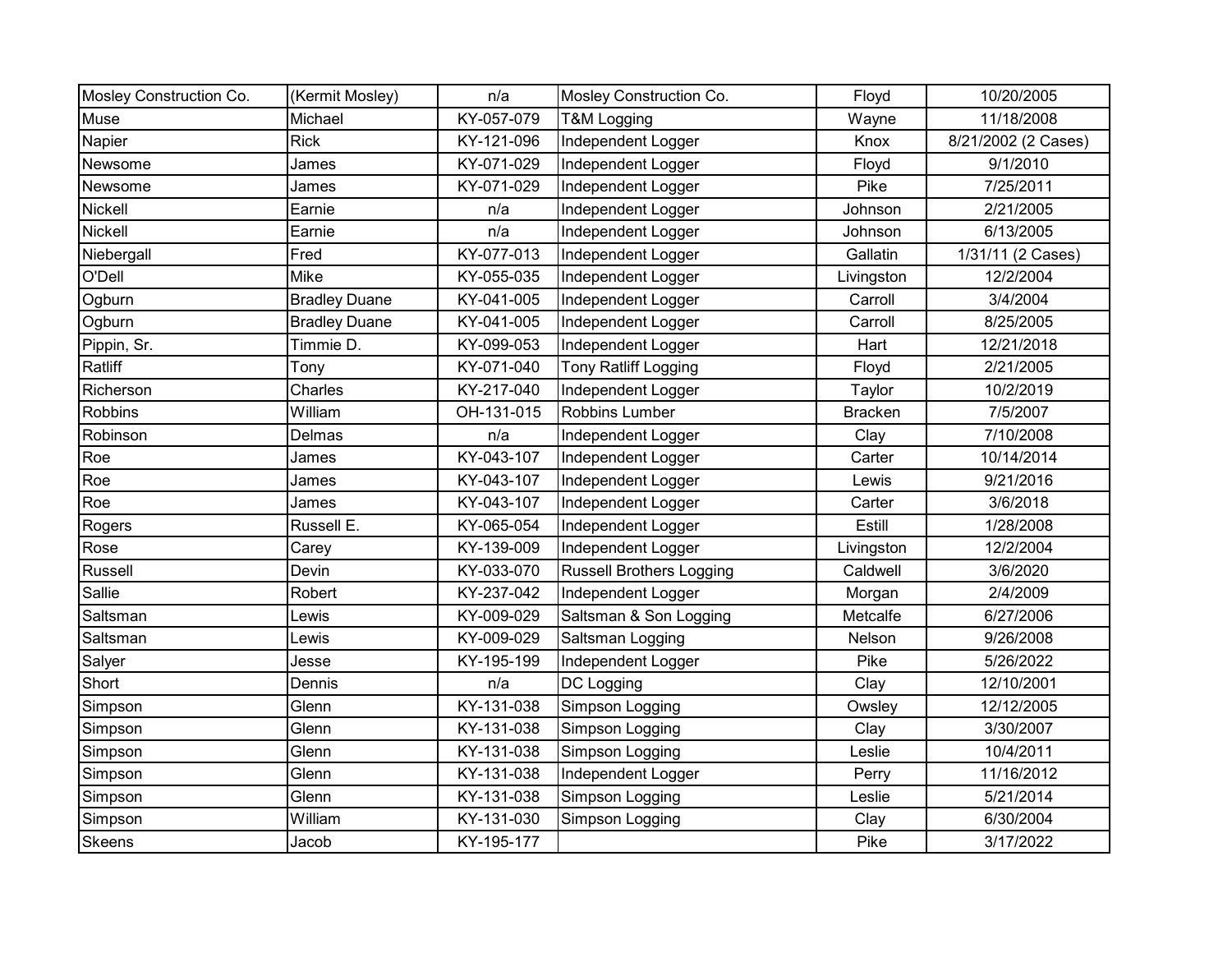| Skeens                  | Jacob              | KY-195-177 | Jake Trucking & Logging    | Pike             | 8/31/2020           |
|-------------------------|--------------------|------------|----------------------------|------------------|---------------------|
| Skeens                  | Stanley            | KY-195-189 | <b>Patriot Lumber</b>      | Pike             | 2/10/2017           |
| Slone                   | <b>Harley Jack</b> | KY-133-081 | Independent Logger         | Letcher          | 2/14/2013           |
| Slusher                 | Mason              | KY 203-009 | Slusher Logging            | Jackson          | 5/26/2006           |
| Slusher                 | Mason              | KY 203-009 | <b>Slusher Logging</b>     | Rockcastle       | 12/19/2012          |
| Slusher                 | Mason              | KY-203-009 | Slusher Logging            | Rockcastle       | 9/16/2016           |
| Smith                   | Dana               | KY-071-051 | Independent Logger         | Floyd            | 10/20/2005          |
| Smith                   | Henry M.           | KY-121-210 | Independent Logger         | Clay             | 4/16/2021 (2 Cases) |
| Smith                   | Robert             | KY-127-057 | Independent Logger         | Lawrence         | 1/8/2003            |
| Spade                   | Tommy              | KY-013-080 | CT & L Logging             | Knox             | 9/26/2006           |
| Spade                   | Tommy              | KY-013-080 | Independent Logger         | Knox             | 1/26/2007           |
| Spade                   | Tommy              | KY-013-080 | CT & L Logging             | Knox             | 4/10/2008           |
| Spencer                 | Wendal             | KY-005-018 | Spencer Logging            | Mercer           | 3/7/2012            |
| Stacy                   | Jeff               | n/a        | S & H Logging              | Lawrence         | 3/22/2007 (2 Cases) |
| Stacy                   | Sampson            | WV-059-016 | Independent Logger         | Johnson          | 6/25/2010           |
| Stalcup                 | Michael            | KY-057-010 | <b>Stalcup Logging</b>     | Cumberland       | 12/2/2004           |
| Stamper                 | Daniel             | KY-025-143 | Independent Logger         | <b>Breathitt</b> | 3/13/2020           |
| Stamper                 | Estill             | KY-043-063 | <b>Stamper Logging</b>     | Lawrence         | 9/7/2004            |
| Stamper                 | Estill             | KY-043-063 | <b>Stamper Logging</b>     | Lawrence         | 9/7/2004            |
| Stephens                | Dale               | KY-071-048 | <b>Stephens Logging</b>    | Magoffin         | 1/7/2007            |
| Stephens                | Dale               | KY-071-048 | Stephens Logging           | Floyd            | 9/26/2008           |
| Stopher                 | Jeffrey            | KY-125-065 | <b>Stopher Logging</b>     | Russell          | 9/20/2006           |
| Strong                  | Toy D.             | KY-025-068 | Independent Logger         | <b>Breathitt</b> | 9/26/2008 (2 Cases) |
| Sturgill                | Gerald             | KY-065-039 | <b>Sturgill Excavating</b> | Estill           | 7/20/2007           |
| Sturgill                | Gerald             | KY-065-039 | <b>Sturgill Excavating</b> | Estill           | 11/17/2008          |
| Sumner                  | Doug               | n/a        | Independent Logger         | McCreary         | 8/4/2006            |
| Tackett                 | Gary Gene, Jr.     | KY-071-112 | Independent Logger         | Floyd            | 8/17/2018           |
| Taylor                  | Billy              | n/a        | Ernest Isaacs Lbr. Co.     | Estill           | 2/15/2008           |
| Taylor                  | John C.            | KY-013-044 | Independent Logger         | Clay             | 2/28/2006           |
| Taylor                  | John C.            | KY-013-044 | <b>Taylor Logging</b>      | Knox             | 11/28/2007          |
| Taylor Logging & Const. | (D.N. Montgomery)  | n/a        | Taylor Logging & Const.    | Pike             | 4/11/2005           |
| Taylor Logging & Const. | (D.N. Montgomery)  | n/a        | Taylor Logging & Const.    | Menifee          | 4/11/2005           |
| Taylor Logging & Const. | (D.N. Montgomery)  | n/a        | Taylor Logging & Const.    | Owsley           | 7/29/2005           |
| Taylor Logging & Const. | (D.N. Montgomery)  | n/a        | Taylor Logging & Const.    | Johnson          | 2/19/2007           |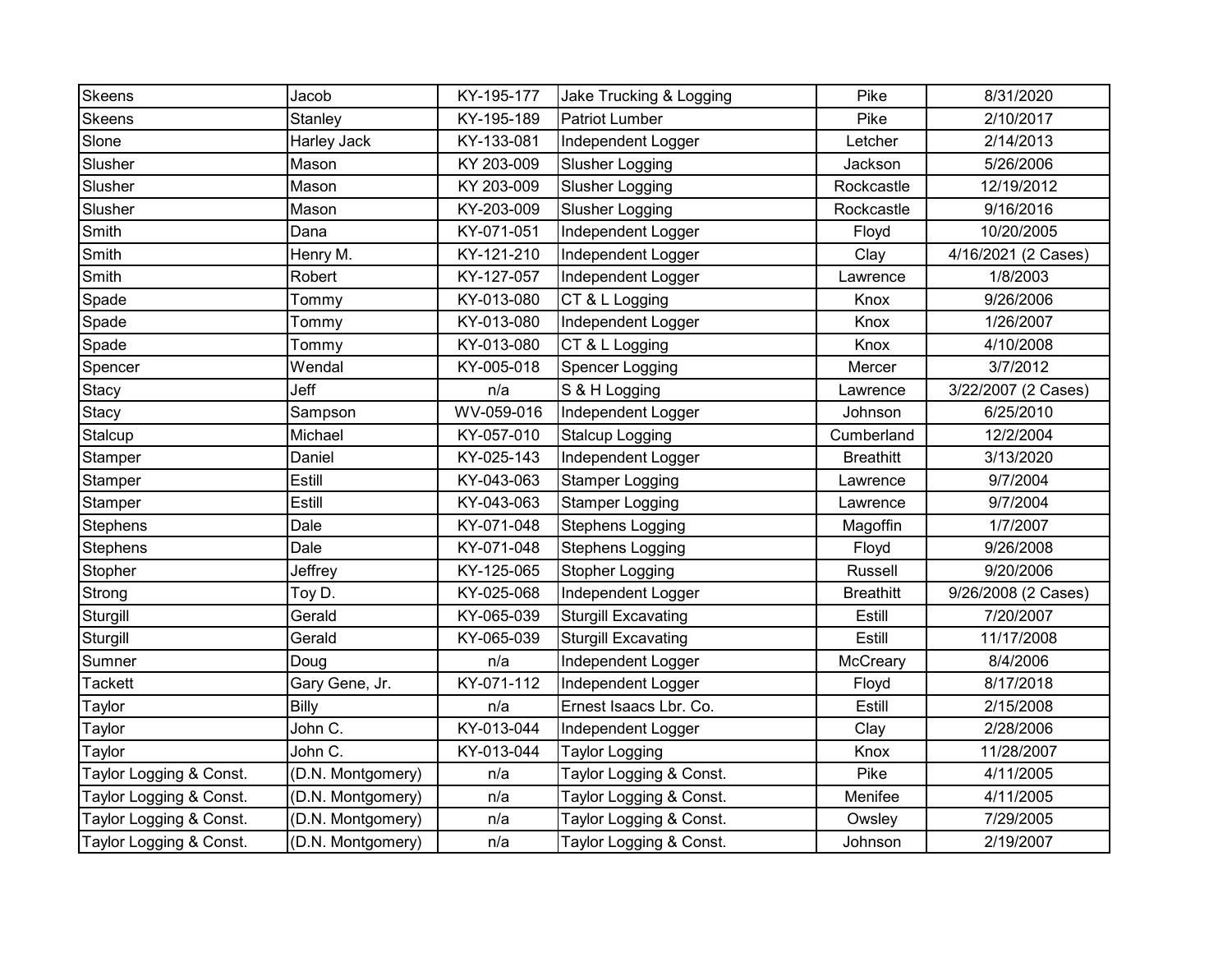| Terry                   | Odean              | KY-133-138 | Independent Logger            | Pike          | 12/10/2010          |
|-------------------------|--------------------|------------|-------------------------------|---------------|---------------------|
| Terry                   | Raleigh            | KY-133-159 | Independent Logger            | Pike          | 4/14/2020           |
| Thomas                  | <b>Bradley</b>     | n/a        | Independent Logger            | Owsley        | 12/2/2004           |
| Thomas                  | Darby              | KY-043-034 | Independent Logger            | Carter        | 7/24/2017           |
| Thomas                  | Randy              | KY-189-026 | Thomas Logging                | Owsley        | 5/27/2004           |
| Thomas                  | Randy              | KY-189-026 | Thomas Logging                | Owsley        | 6/30/2005           |
| Thompson                | Bradley W.         | n/a        | <b>Thompson Logging</b>       | Taylor        | 11/26/2007          |
| Toller                  | Larry              | KY-135-189 | Independent Logger            | Floyd         | 4/18/2013           |
| Toller                  | Orville Wayne      | KY-135-190 | Independent Logger            | Lewis         | 4/2/2014            |
| Travis                  | John               | KY-055-019 | <b>Travis Land and Timber</b> | Crittenden    | 6/22/2017           |
| Trusty                  | Dean               | KY-011-013 | Ferrell & Trusty Logging      | Powell        | 12/29/2008          |
| Tucker                  | Jared              | KY-001-121 | Independent Logger            | Laurel        | 10/19/2017          |
| Tucker                  | Mike               | KY-093-070 | Independent Logger            | Garrard       | 10/30/2009          |
| Tussey                  | Bobby              | n/a        | Independent Logger            | Madison       | 5/20/2003 (2 Cases) |
| <b>Tussey</b>           | Bobby              | n/a        | Independent Logger            | Madison       | 2/11/2005           |
| Tussey                  | Bobby              | n/a        | Independent Logger            | Madison       | 2/14/2005           |
| <b>Tussey</b>           | Bobby              | n/a        | Independent Logger            | Madison       | 7/29/2005           |
| Vaughn                  | Ernest             | KY-125-066 | Independent Logger            | Laurel        | 7/12/2004           |
| Vaughn                  | Ernest             | KY-125-066 | Independent Logger            | Laurel        | 1/14/2005           |
| Warren, Jr.             | Jeff               | TN-025-005 | <b>KY-Bell Construction</b>   | Bell          | 4/16/2015           |
| Wells                   | Tim                | n/a        | Independent Logger            | Ohio          | 4/28/2005           |
| Wilburn                 | Tyler "Wade Tyler" | KY-043-109 | Independent Logger            | Carter        | 8/7/2018            |
| Williams                | Bill               | KY-195-081 | Independent Logger            | Pike          | 5/20/2003 (2 Cases) |
| Williams                | <b>Bradley</b>     | n/a        | Williams Logging              | Taylor        | 6/6/2013            |
| Williams                | Dwayne             | KY-159-022 | Williams Logging              | Martin        | 8/25/2005           |
| Williams                | Dwayne             | KY-159-022 | Williams Logging              | Martin        | 9/28/2005           |
| Williams                | Dwayne             | KY-159-022 | Williams Logging              | Martin        | 1/28/2008           |
| Williams                | Darrell            | n/a        | Independent Logger            | Pike          | 1/3/2003 (2 Cases)  |
| Wilson                  | Lewis              | KY-057-096 | Independent Logger            | Cumberland    | 10/11/2011          |
| Wilson                  | Raymond            | n/a        | Wilson Logging                | Edmonson      | 9/23/2003           |
| Wilson, Jr.             | Roland             | KY-107-123 | Independent Logger            | Caldwell      | 11/19/2018          |
| Woodcox & Sons Lbr. Co. |                    | n/a        | Woodcox & Sons Lbr. Co.       | Taylor        | 9/20/2006           |
| Yoder                   | Melvin             | KY-099-128 | Independent Logger            | <b>Butler</b> | 2/22/2018           |
| Young                   | James F.           | KY-065-034 | Independent Logger            | Estill        | 3/14/2008           |